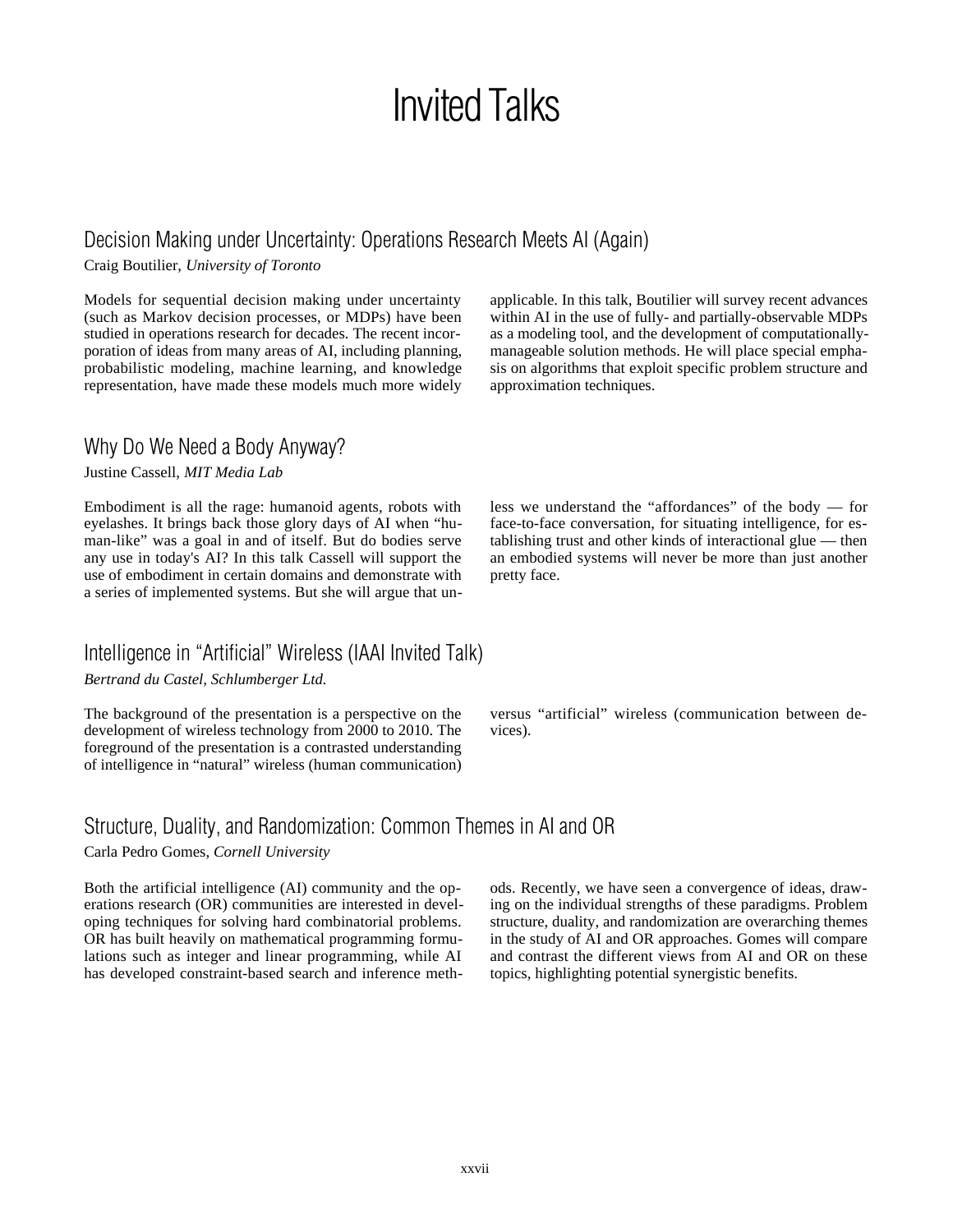## Missed Perceptions: AI versus the Funding Agencies

James Hendler, *University of Maryland & DARPA*

The relationship between the AI community and the funding establishment has often been very strained. In this talk, Hendler examines the reality of this and explore what we, as

Modeling High-Dimensional Data Distributions by Combining Simple Experts

Geoffrey Hinton, *University College London, UK*

It is possible to combine multiple non-linear probabilistic models of the same data by multiplying the probability distributions together and then renormalizing. This is a very efficient way to model data that simultaneously satisfies individuals and as a community, can do to improve our interaction with funding agencies.

many different constraints. Hinton will describe an efficient way to fit a "Product of Experts" to data and show that this produces excellent models.

#### Design and Analysis of Heuristic Evaluation Functions Richard E. Korf, *University of California, Los Angeles*

Korf will discuss recent progress in heuristic search, which has lead to optimal solutions to Rubik's Cube and the 5x5 TwentyFour Puzzle, problems with state spaces of size 1019 and  $10^{25}$ , respectively. Korf will also present a new theory

that allows us to accurately predict the performance of heuristic search algorithms.

#### Artificial Intelligence and Mobile Robots: Successes and Challenges

David Kortenkamp, *NASA Johnson Space Center/Metrica Inc.*

Mobile robots pose a unique challenge to artificial intelligence researchers. In recent years, successes in mapping and navigation have led to new challenges in human-robot interaction, multiple robots, mobile manipulation and learning. Kortenkamp's talk will discuss these successes and challenges within the context of the AAAI-2000 Mobile Robot competition.

## Human-level AI's Killer Application: Interactive Computer Games

John E. Laird, *University of Michigan*

Over the last 30 years, there has been little progress in developing AI systems that integrate the varied intellectual capabilities of humans. In this talk, Laird proposes that inter-

### Machines Reasoning about Machines

J. Strother Moore, *University of Texas at Austin*

Can machines reason about machines? The answer is "yes" and the question is of more than just philosophical interest. Today's microprocessors are extraordinarily complex maactive computer games can provide the unifying application area for research and development of integrated human-level AI.

chines; manufacturers are turning to mechanized reasoning tools to help them analyze sophisticated designs. These tools have their roots in early AI research.